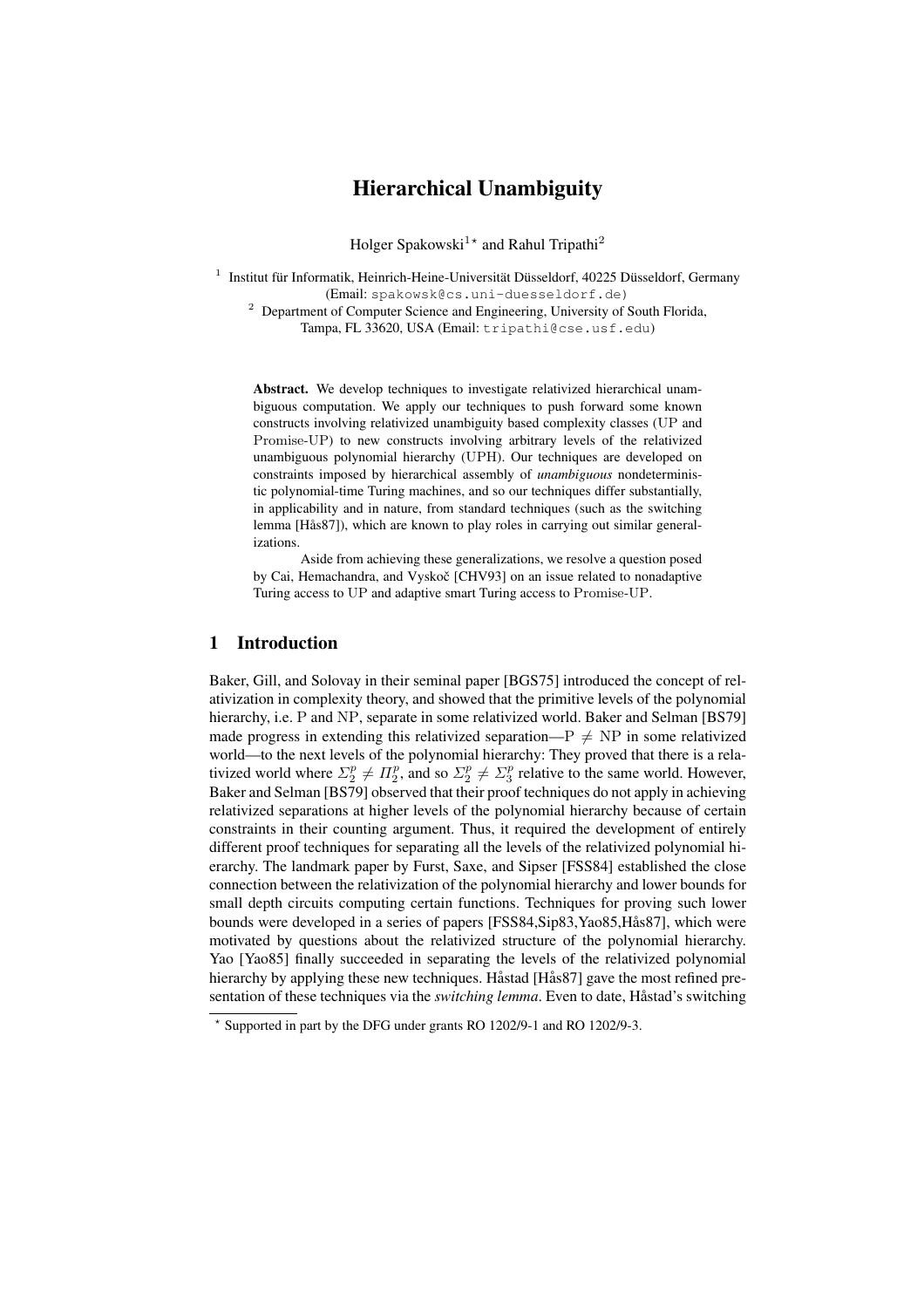lemma [Hås87] is used as an indispensable tool to separate relativized hierarchies, composed of classes stacked one on top of another. (See, for instance, [Has87,Ko89,BU98,ST] ˚ where the switching lemma is used as a strong tool in proving the feasibility of oracle constructions.) A major contribution of our paper lies in demonstrating that certain known oracle constructions involving the primitive levels of the unambiguous polynomial hierarchy (UPH) and the promise unambiguous polynomial hierarchy  $(UPH)$ , i.e. UP and  $P_s^{\text{Promise-UP}}$ , respectively, can be extended to oracle constructions that involve arbitrary higher levels of UPH, purely by counting arguments alone. In fact, it seems implausible to achieve these extensions by well-known techniques from circuit complexity (e.g., the switching lemma [Hås87] and the polynomial method surveyed in [Bei93,Reg97]).

The class UP is the unambiguous version of NP. UP has proved to be useful in studying worst-case one-to-one one-way functions [Ko85,GS88] and some closure properties of #P [OH93]. Lange and Rossmanith [LR94] generalized the notion of unambiguity to higher levels of the polynomial hierarchy. They introduced the following unambiguity based hierarchies: AUPH, UPH, and  $\mathcal{UPH}$ . It is known that AUPH  $\subseteq$  UPH  $\subseteq$  UPH  $\subseteq$  UAP [LR94,CGRS04], where UAP (unambiguous alternating polynomial-time) is the analog of UP for alternating polynomial-time Turing machines. These hierarchies received renewed interests in some recent papers (see, for instance, [ACRW04,CGRS04,ST,GT05]). Spakowski and Tripathi [ST], developing on circuit complexity-theoretic proof techniques of Sheu and Long [SL96], and of Ko [Ko89], obtained results on the relativized structure of these hierarchies. Spakowski and Tripathi [ST] proved that there is a relativized world where these hierarchies are infinite. They also proved that for each  $k \geq 2$ , there is a relativized world where these hierarchies collapse so that they have exactly  $k$  distinct levels and their  $k$ 'th levels collapse to PSPACE. The present paper supplements this investigation with a focus on the structure of the unambiguous polynomial hierarchy.

#### 1.1 Results

We prove a combinatorial lemma (Lemma 11) and demonstrate its usefulness in generalizing known relativization results involving classes such as UP and Promise-UP to new relativization results that involve arbitrary levels of the unambiguous polynomial hierarchy (UPH).

In Subsection 4.1, we use Lemma 11 to show that certain inclusion relationships between bounded ambiguity classes ( $UP<sub>O(1)</sub>$  and FewP) and the levels of the unambiguous polynomial hierarchy (UPH) do not relativize. Theorem 13 of this subsection subsumes an oracle result of Beigel [Bei89] for any constant  $k > 1$  and Theorem 16 generalizes a result of Cai, Hemachandra, and Vyskoč [CHV93] from the case of  $k = 2$ to the case of any arbitrary  $k \geq 2$ ; the parameter k is a part of these theorems.

Subsection 4.2 studies the issue of simulating nonadaptive access to  $U\mathcal{L}_h^p$ , the h'th level of the unambiguous polynomial hierarchy, by adaptive access to  $\mathbf{U}\tilde{\mathbf{\Sigma}}_h^p$ . Theorem 18 of this subsection generalizes a result of Cai, Hemachandra, and Vyskoč [CHV92] from the case of  $h = 1$  to the case of any arbitrary  $h \ge 1$ ; the parameter h is a part of the theorem. Lemma 11 is used as a key tool in proving Theorem 18.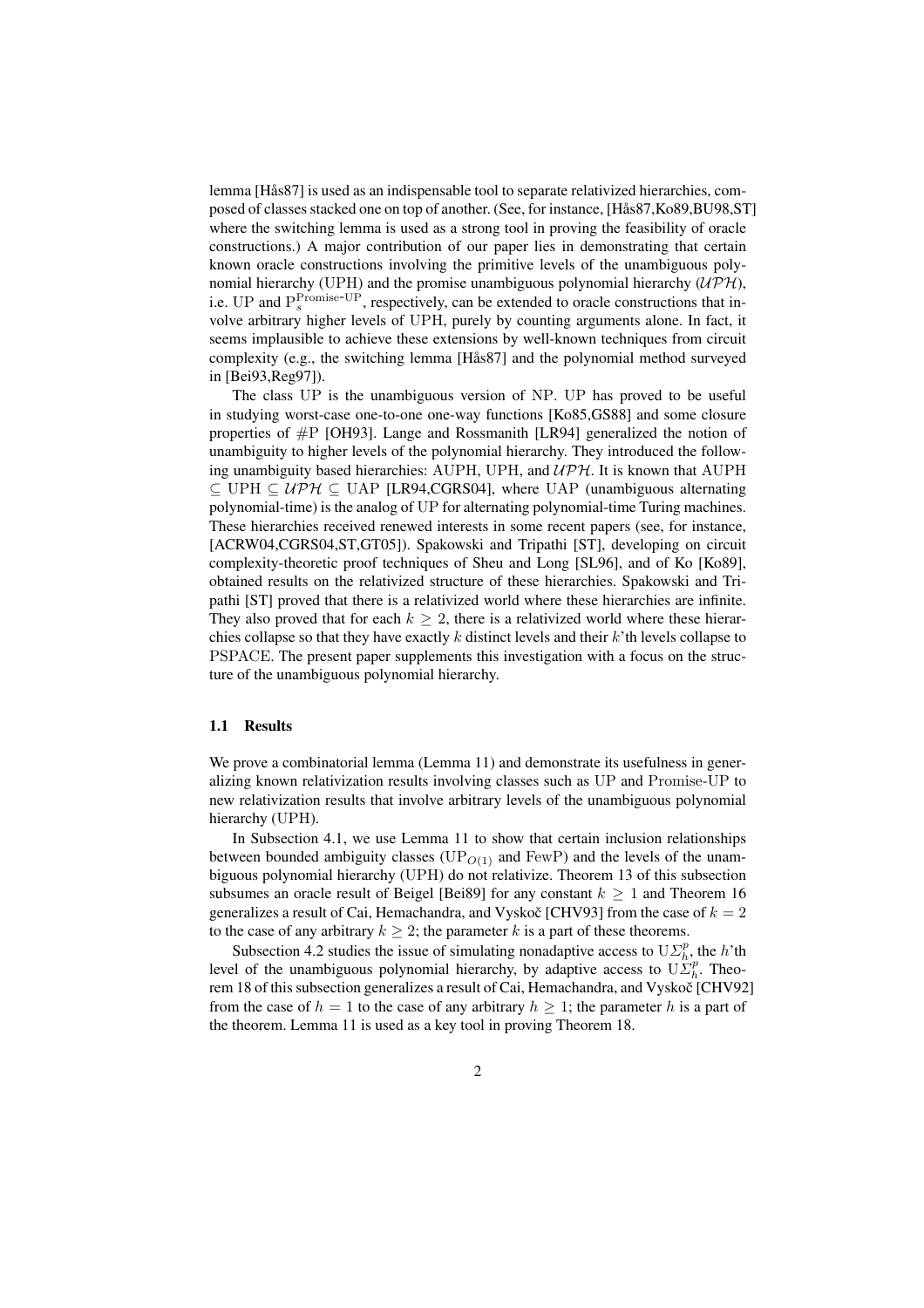We improve upon Theorem 18 of Subsection 4.2 in Subsection 4.3. There are compelling reasons for the transition from Subsection 4.2 to Subsection 4.3, which we elaborate in Subsection 4.3. Theorem 20 in that subsection not only resolves a question posed by Cai, Hemachandra, and Vyskoč [CHV93], but also generalizes one of their results. In particular, Theorem 20 holds for any total, polynomial-time computable and polynomially bounded function  $k(\cdot)$  and arbitrary  $h > 1$ , while a similar result of Cai, Hemachandra, and Vyskoč [CHV93] holds only for any arbitrary *constant*  $k$  and  $h = 1$ ; the parameters k and h are parts of Theorem 20. Lemma 11 is one of the ingredients in the proof of this theorem.

Subsection 4.4 investigates the complimentary issue of simulating adaptive access to  $\mathrm{U}\Sigma_h^p$  by nonadaptive access to  $\mathrm{U}\Sigma_h^p$ . Theorem 21 of this subsection generalizes a result of Cai, Hemachandra, and Vyskoč [CHV93] from the case of  $h = 1$  to the case of any arbitrary constant  $h \geq 1$ . Again, Lemma 11 is useful in making this generalization possible.

In Subsection 4.5, we study the notion of one-sided helping introduced by Ko [Ko87]. Theorem 22 of this subsection generalizes and improves one of the results of Cai, Hemachandra, and Vyskoč [CHV93].

Finally, in Section 5 we consider the possibility of imposing more stringent restriction in the statement of Lemma 11. The investigation in this subsection leads to a generic collapse of  $U\mathcal{L}_k^p$  to P, for each  $k \geq 1$ , under the assumption P = NP. This generalizes a result of Blum and Impagliazzo [BI87] from the case of  $k = 1$  to the case of any arbitrary  $k \geq 1$ .

*Due to the space limit, all proofs are omitted. They will appear in the full version of the paper.*

## 2 Preliminaries

#### 2.1 Notations

Let  $\mathbb{N}^+$  denote the set of positive integers.  $\Sigma$  denotes the alphabet  $\{0, 1\}$ . For every oracle NPTM N, oracle A, and string  $x \in \Sigma^*$ , we use the shorthand  $N^A(x)$  for "the computation tree of N with oracle A on input  $x$ ." We fix a standard, polynomial-time computable and invertible, one-to-one, multiarity pairing function  $\langle, \ldots, \cdot \rangle$  throughout the paper. Let  $\circ$  denote the composition operator on functions. For any polynomial  $p(.)$ and integer  $i \geq 1$ , let  $(p \circ)^{i}(\cdot)$  denote  $p \circ p \circ \cdots \circ p(\cdot)$ , i.e. the polynomial obtained by  $i$  compositions of  $p$ .

For any complexity class  $C$  and for any natural notion of polynomial-time reducibility  $r$  (e.g.,  $r \in \{m, dtt, tt, k\text{-}tt, T, k\text{-}T, b\}$ ), let  $R_r^p(\mathcal{C})$  denote the closure of  $\mathcal C$  under  $r$ . That is,  $R_r^p(\mathcal{C}) =_{df} \{L \mid (\exists L' \in \mathcal{C})[L \leq_r^p L']\}$ . We refer the reader to any standard textbook in complexity theory (e.g. [BC93,HO02,Pap94]) for complexity classes and reductions not defined in this paper.

We introduce a notion called a  $\Sigma_k(A)$ -system. This notion is useful for concisely representing the computation of a stack of oracle NPTMs.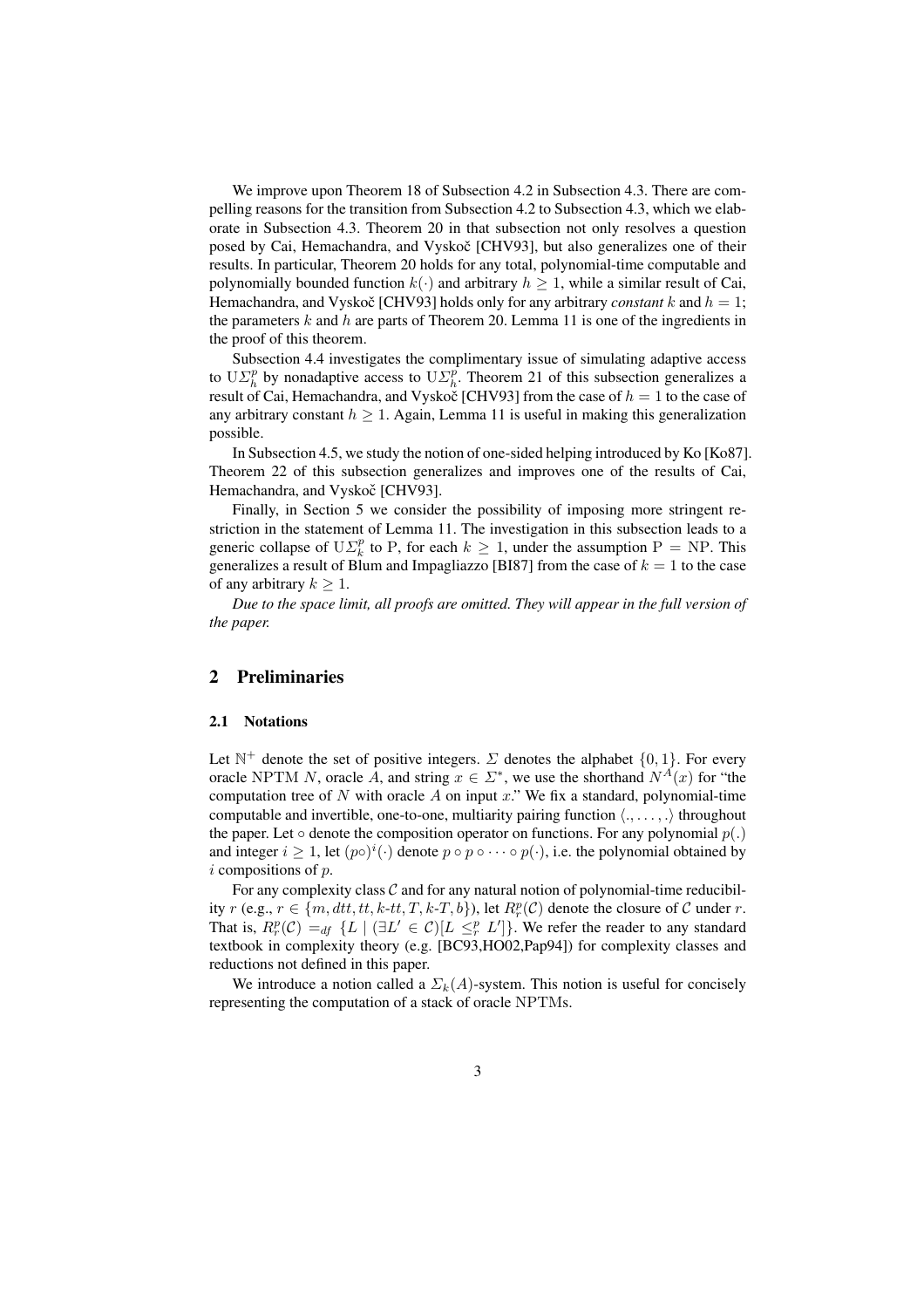**Definition 1.** *1. For any*  $k \in \mathbb{N}^+$  *and*  $A \subseteq \Sigma^*$ *, we call a tuple*  $[A; N_1, N_2, \ldots, N_k]$ *,* where A is an oracle and  $N_1, N_2, \ldots, N_k$  are oracle nondeterministic Turing ma*chines, a*  $\Sigma_k(A)$ -system. The computation of a  $\Sigma_k(A)$ -system  $[A; N_1, N_2, \ldots, N_k]$ *on input x, denoted by*  $[A; N_1, N_2, \ldots, N_k](x)$ *, is defined as follows:*  $-$  *For*  $k = 1$ ,  $[A; N_1](x) =_{df} N_1^A(x)$ , and

 $-$  *for*  $k > 1$ ,  $[A; N_1, N_2, \ldots, N_k](x) =_{df} N_1^{L(N_2)}$  $\frac{1}{2}$  )  $\frac{1}{1}$   $(x)$ .

*2.* The language accepted by a  $\Sigma_k(A)$ -system, *denoted by*  $L[A; N_1, N_2, \ldots, N_k]$ *, is defined inductively as follows:*

$$
L[A; N_1, N_2, \dots, N_k] =_{df} \begin{cases} L(N_1^A) & \text{if } k = 1, \text{ and} \\ L(N_1^{L[A; N_2, N_3, \dots, N_k]}) & \text{if } k > 1. \end{cases}
$$

We capture the notion of unambiguity in  $\Sigma_k(A)$ -systems in the following definition.

- **Definition 2.** *1. We say that a*  $\Sigma_k(A)$ -system  $[A; N_1, N_2, \ldots, N_k]$  *is* unambiguous *if for every*  $1 \leq i \leq k$  *and for every*  $x \in \Sigma^*$ ,  $[A; N_i, N_{i+1}, \ldots, N_k](x)$  *has at most one accepting path.*
- *2. For any*  $\Sigma_k(A)$ -system  $[A; N_1, N_2, \ldots, N_k]$ , we define

$$
L_{\text{unambiguous}}[A; N_1, N_2, \dots, N_k] = \begin{cases} L[A; N_1, N_2, \dots, N_k] & \text{if } [A; N_1, N_2, \dots, N_k] \text{ is} \\ & \text{unambiguous,} \\ \text{undefined} & \text{otherwise.} \end{cases}
$$

Roughly speaking, a property of an oracle machine is called *robust* if the machine retains that property with respect to every oracle. Below we define the property of robust unambiguity for a  $\Sigma_k(A)$ -system.

**Definition 3.** We say that a  $\Sigma_k(A)$ -system  $[A; N_1, N_2, \ldots, N_k]$  is robustly unambiguous *if for every set* B, the  $\Sigma_k(A \oplus B)$ -system  $[A \oplus B; N_1, N_2, \ldots, N_k]$  *is unambiguous.* 

### 2.2 Promise Problems and Smart Reductions

Even, Selman, and Yacobi [ESY84] introduced and studied the notion of promise problems. Promise problems are generalizations of decision problems in that the set of Yesinstances and the set of No-instances must partition the set of all instances in a decision problem, whereas this is not necessarily the case with promise problems. Over the years, the notion of promise problems has proved to be useful in complexity theory. (See [Gol05] for a nice survey on some such applications of promise problems.)

**Definition 4 (Based on [Gol05]; cf. [ESY84]).** *A promise problem*  $\Pi = (\Pi_{\text{yes}}, \Pi_{\text{no}})$ *is defined in terms of disjoint sets*  $\Pi_{\text{yes}}$ ,  $\Pi_{\text{no}} \subseteq \Sigma^*$ . The set  $\Pi_{\text{yes}}$  *is called the set of Yes-instances, the set*  $\Pi_{\text{no}}$  *is called the set of No-instances, and the set*  $\Pi_{\text{yes}} \cup \Pi_{\text{no}}$  *is called the promise set.*

Definition 5. *A set* L *polynomial-time* smart *Turing reduces to a promise problem* Π =  $(H_{\text{yes}}, H_{\text{no}})$ , denoted by  $L \leq_{s,T}^p \Pi$  or  $L \in \text{P}_s^{\Pi}$ , if there is a deterministic polynomial*time Turing machine* M such that for all  $x \in \Sigma^*$ ,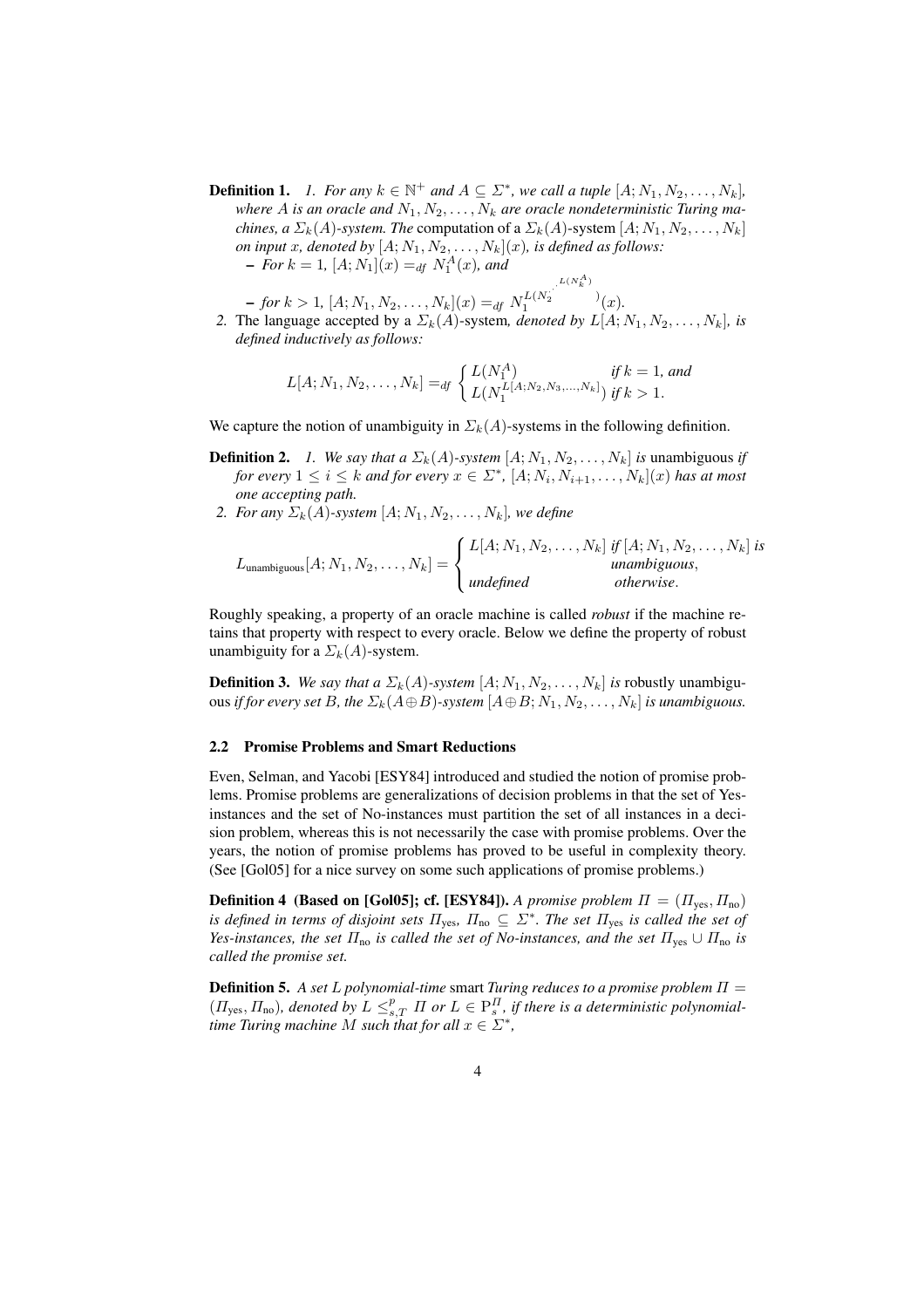*1.*  $x \in L \Longleftrightarrow M^{\Pi}(x)$  accepts, and *2. if*  $M^{\Pi}(x)$  *asks a query y to*  $\Pi$ *, then*  $y \in \Pi_{\text{yes}} \cup \Pi_{\text{no}}$ *.* 

*If on all input* x ∈ Σ<sup>∗</sup> *, the querying machine* M *asks at most* k *queries, for some*  $\alpha$  *constant*  $k \in \mathbb{N}^+$ , then we say that L polynomial-time smart k-Turing reduces to  $\Pi$  and *write*  $L \leq_{s,k-T}^p \Pi$  *or*  $L \in \mathrm{P}_{s}^{\Pi[k]}$ .

The following definitions are standard.

**Definition 6.** Let  $\Pi$  be any promise problem.  $R_{s,T}^p(\Pi)$  is the class of all sets L such that  $L \leq_{s,T}^p \Pi$ ; for all  $k \in \mathbb{N}^+$ ,  $R_{s,k-T}^p(\Pi)$  is the class of all sets  $L$  such that  $L \leq_{s,k-T}^p L$  $\Pi$ ;  $R_{s,b}^p(\Pi)$  *is the class of all sets* L *for which there exists some*  $k \in \mathbb{N}^+$  *such that*  $L \leq_{s,k-T}^p \Pi$ .

**Definition 7.** *For any class of promise problems*  $C$  *and any reduction*  $r \in \{T, k-T, b\}$ *,* **Demition** *i*. For any class of promise we define  $R_{s,r}^p(\mathcal{C}) =_{df} \bigcup_{\Pi \in \mathcal{C}} R_{s,r}^p(\Pi)$ .

We will study the computational power of smart Turing reductions to a particular class of promise problems, namely the class Promise-UP, which is defined as follows.

**Definition 8.** Promise-UP *is the class of all promise problems*  $\Pi = (\Pi_{\text{ves}}, \Pi_{\text{no}})$  *for which there exists a nondeterministic polynomial-time Turing machine* N *such that for*  $all\ x \in \Sigma^*,\ x \in \Pi_{\text{yes}} \Longleftrightarrow \#\text{acc}_N(x) = 1, \ and\ x \in \Pi_{\text{no}} \Longleftrightarrow \#\text{acc}_N(x) = 0.$ 

The class  $P_s^{\text{Promise-UP}}$  of sets that polynomial-time smart Turing reduce to Promise-UP is a prominent class that behaves remarkably differently than the related class  $P^{UP}$ . While  $P_s^{\text{Promise-UP}}$  is known to contain the class FewP and the graph isomorphism problem [AK02], similar results for the case of  $P^{UP}$  are unknown.<sup>3</sup>

### 2.3 Unambiguity Based Hierarchies

Niedermeier and Rossmanith [NR98] observed that the notion of unambiguity in NPTMs can be generalized in three, perhaps distinct, ways to define unambiguity based hierarchies.

### Definition 9 (Unambiguity Based Hierarchies [LR94,NR98]).

*1. The* alternating unambiguous polynomial hierarchy AUPH =  $df \cup_{k \geq 0} \text{AUE}_{k}^{p}$  =  $\lambda_{k\geq 0}$  AU $\Pi_k^p$ , where  $\text{A} \text{U} \Sigma_0^p = \text{A} \text{U} \Pi_0^p =_{df} P$  and for every  $k \geq 1$ ,  $\text{A} \text{U} \Sigma_k^p =$  $\exists! \cdot \text{A} \cup \Pi_{k-1}^p$  and  $\text{A} \cup \Pi_k^p =_{df} \forall! \cdot \text{A} \cup \Sigma_{k-1}^p$ .

<sup>&</sup>lt;sup>3</sup> Arvind and Kurur [AK02] showed that the graph isomorphism problem (GI) belongs to the class SPP. Crasmaru et al. [CGRS04] observed that the proof of classifying GI into SPP, as given by Arvind and Kurur [AK02], actually yields a somewhat improved classification for GI. Their observation was that the graph isomorphism problem in fact belongs to  $R_{s,T}^p$ (Promise-UP), a subclass of SPP.

<sup>&</sup>lt;sup>4</sup> For any arbitrary class  $\mathcal{C}, \exists ! \cdot \mathcal{C}$  is the class of all sets L for which there exists a polynomial  $p(\cdot)$  and a set  $L' \in \mathcal{C}$  such that for all  $x \in \Sigma^*$ , if  $x \in L$  then there exists a unique  $y \in \Sigma^{p(|x|)}$ such that  $\langle x, y \rangle \in L'$ , and if  $x \notin L$  then for all  $y \in \Sigma^{p(|x|)}, \langle x, y \rangle \notin L'$ . Likewise,  $\forall ! \cdot C$  is the class of all sets L for which there exists a polynomial  $p(\cdot)$  and a set  $L' \in \mathcal{C}$  such that for all  $x \in \Sigma^*$ , if  $x \in L$  then for all  $y \in \Sigma^{p(|x|)}, \langle x, y \rangle \in L'$ , and if  $x \notin L$  then there exists a unique  $y \in \mathcal{Z}^{p(|x|)}$  such that  $\langle x, y \rangle \notin L'$ .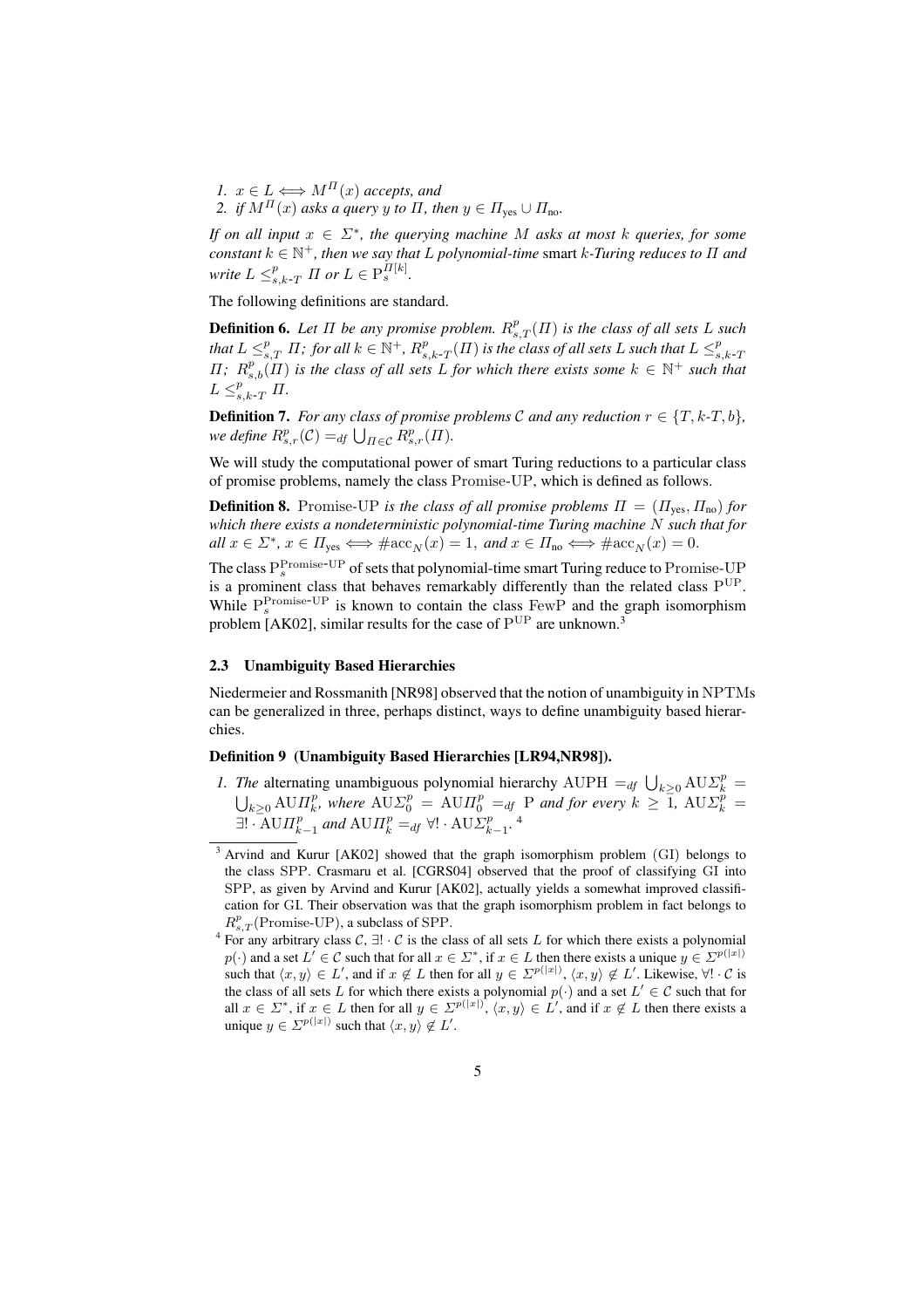- 2. *The* unambiguous polynomial hierarchy *is* UPH  $=$ <sub>df</sub>  $\bigcup_{k\geq 0} \mathrm{U} \Sigma_k^p$ , where  $\mathrm{U} \Sigma_0^p =$ <sub>df</sub> P and for every  $k \geq 1$ ,  $\mathrm{U}\Sigma_k^p =_{df} \mathrm{U}\mathrm{P}^{\mathrm{U}\Sigma_{k-1}^p}$ . For each  $k \geq 0$ , the class  $\mathrm{U}\Pi_k^p =_{df}$  $\mathrm{coU}\Sigma_{k}^{\rho}$ .
- 3. *The* promise unambiguous polynomial hierarchy *is*  $\mathcal{UPH} =_{df} \bigcup_{k \geq 0} \mathcal{U}\Sigma_k^p$ , where  $\mathcal{U}\Sigma_0^p =_{df} P$ ,  $\mathcal{U}\Sigma_1^p =_{df} UP$ , and for every  $k \geq 2$ ,  $\mathcal{U}\Sigma_k^p$  is the class of all sets  $L \in$ k  $\Sigma_k^p$  such that for some oracle NPTMs  $N_1, N_2, ..., N_k, L = L(N_1^{L(N_2)}$  $\frac{1}{2}$  )  $\frac{1}{1}$ <sup>(N<sub>2</sub>),</sup> and for every  $x \in \Sigma^*$  and for every  $1 \leq i \leq k-1$ ,  $N_1^{L(N_2)}$  $\frac{1}{2}$  )  $\int_1^{L(N_2)} (x)$  has at most *one accepting path and if*  $N_i$  *asks a query* w *to its oracle*  $L(N_{i+1}^{\ldots L(N_k)})$  *during the computation of*  $N_1$ <sup>L(Nk)</sup>  $\int_{1}^{L(N_k)} (x)$ , then  $N_{i+1}^{L(N_k)} (w)$  has at most one accepting path. *For each*  $k \geq 0$ *, the class*  $\mathcal{U}\Pi_k^p =_{df} \text{col}\mathcal{U}\Sigma_k^p$ *.*

The following relationships among these complexity classes and other important classes are known.

**Theorem 10.** *1. For all*  $k \geq 0$ ,  $A \cup \Sigma_k^p \subseteq U \Sigma_k^p \subseteq \mathcal{U} \Sigma_k^p \subseteq \Sigma_k^p$  [LR94].

2. *For all*  $k \geq 1$ ,  $\text{UP}_{\leq k} \subseteq \text{AUE}_{k}^{p} \subseteq \text{UL}_{k}^{p} \subseteq \mathcal{U}\Sigma_{k}^{p} \subseteq \mathcal{U}\Sigma_{k}^{p} \subseteq \text{UAP } \subseteq \text{SPP } ([\text{LR94}]$ + [NR98] + [CGRS04])*.*

### 3 Main Lemma

Our main lemma is Lemma 11, which we will use throughout this paper for generalizing known oracle constructions involving classes such as UP and Promise-UP to new oracle constructions involving arbitrary levels of the UPH. Roughly, Lemma 11 states the computational limitations of a  $\Sigma_k(\mathcal{O})$ -system, for any arbitrary  $k \geq 1$ , under certain weak conditions.

**Lemma 11.** *Fix a*  $\Sigma_k(\mathcal{O})$ -system  $[\mathcal{O}; N_1, N_2, \ldots, N_k]$ , a string  $x \in \Sigma^*$ , and a set  $U \subseteq \Sigma^*$  such that  $\mathcal{O} \cap U = \emptyset$ . Let  $r(.)$  be a polynomial that bounds the running time *of each of the machines*  $N_1, N_2, \ldots, N_k$ *. Then the following holds:* 

*1. Suppose*  $[0; N_1, N_2, \ldots, N_k](x)$  *accepts and for every*  $A \subseteq U$  *with*  $||A|| \leq k$ ,  $[O \cup A; N_1, N_2, \ldots, N_k]$  *is unambiguous. Let* 

$$
C = \{ \alpha \in U \mid [\mathcal{O} \cup \{\alpha\}; N_1, N_2, \dots, N_k](x) \text{ rejects} \}.
$$

*Then*  $||C|| \leq 5^k \cdot \prod_{i=1}^k (r \circ)^i (|x|)$ *.* 

*2. Suppose*  $[\mathcal{O}; N_1, N_2, \ldots, N_k](x)$  *rejects and for every*  $A \subseteq U$  *with*  $||A|| \leq k + 1$ *,*  $[O \cup A; N_1, N_2, \ldots, N_k]$  *is unambiguous. Let* 

 $C = \{\alpha \in U \mid [\mathcal{O} \cup \{\alpha\}; N_1, N_2, \dots, N_k](x) \text{ accepts}\}.$ 

*Then*  $||C|| \leq 5^k \cdot \prod_{i=1}^k (r \circ)^i (|x|)$ *.*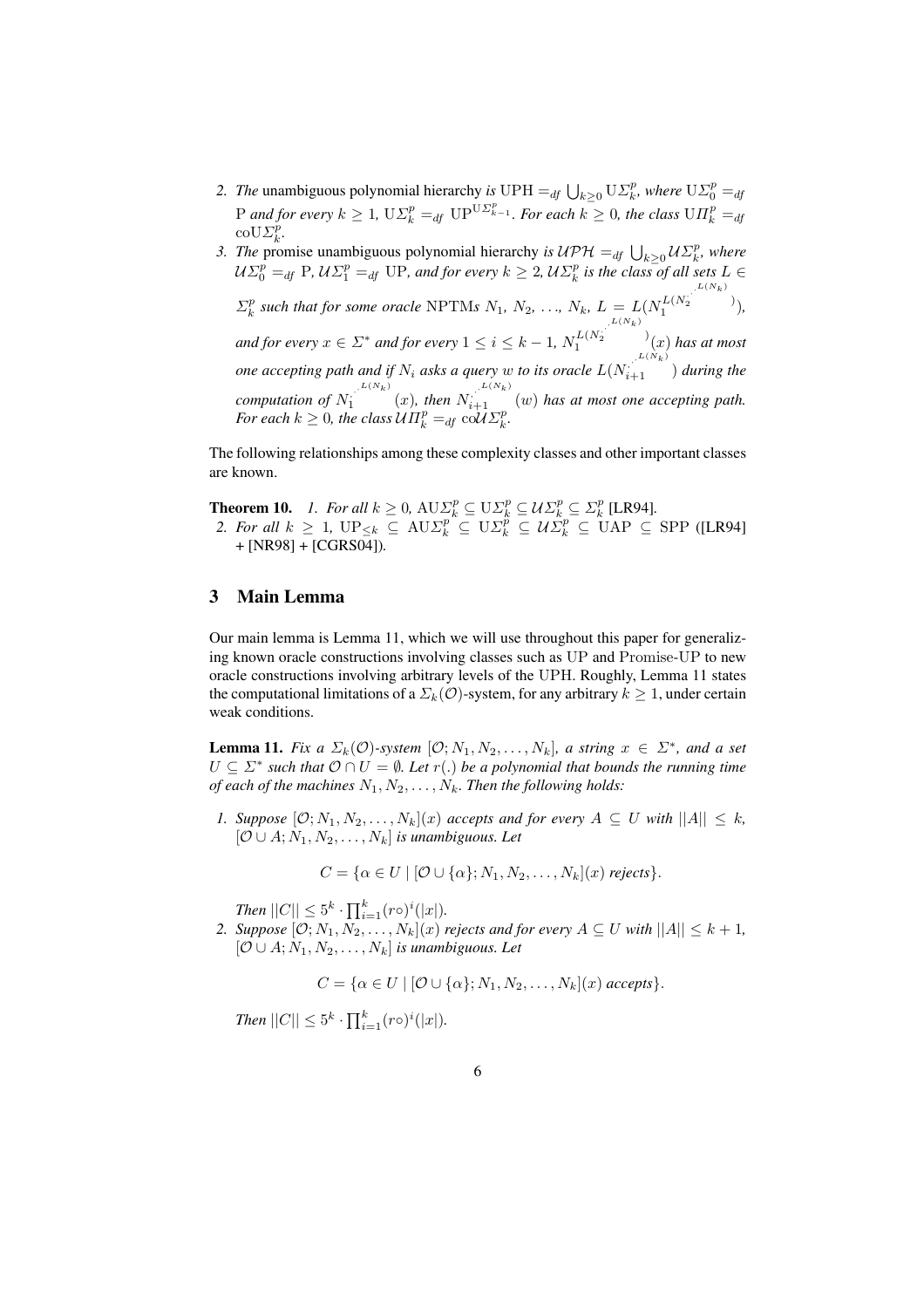Any oracle machine can be interpreted as a function mapping a set of strings to another set of strings as follows: A machine N maps any set O to the set  $L(N^{\circ})$ . Therefore it makes sense to consider the function  $\mathcal{L}: 2^{\Sigma^*} \to 2^{\Sigma^*}$  defined by a  $\Sigma_k(\cdot)$ system  $[\cdot; N_1, N_2, \ldots, N_k]$ . (That is, define  $\mathcal L$  so that for every  $\mathcal O \subseteq \mathcal L^*,$   $\mathcal L(\mathcal O) =_{df}$  $L[Q; N_1, N_2, \ldots, N_k]$ .) We introduce a convenient notion called " $(h, t)$ -ambiguity" for (partial) functions such as the ones defined by  $\Sigma_k(\cdot)$ -systems.

**Definition 12.** For any  $h \in \mathbb{N}^+$  and polynomial  $t(\cdot)$ , we call a partial function  $\mathcal{L}$ :  $2^{\Sigma^*} \to 2^{\Sigma^*}$  (h, t)-ambiguous *if for every*  $\mathcal{O}, U \subseteq \Sigma^*$  *with*  $\mathcal{O} \cap U = \emptyset$ *, one of the following is true:*

- *1. For some*  $A \subseteq U$  *with*  $||A|| \leq h$ ,  $\mathcal{L}(\mathcal{O} \cup A)$  *is undefined, or*
- 2. *for every*  $w \in \Sigma^*$ ,

$$
||\{\alpha \in U \mid w \in \mathcal{L}(\mathcal{O} \cup \{\alpha\}) \Longleftrightarrow w \notin \mathcal{L}(\mathcal{O})\}|| \leq t(|w|).
$$

The machine  $N_1$  in a  $\Sigma_k(\mathcal{O})$ -system  $[\mathcal{O}; N_1, N_2, \ldots, N_k]$  has oracle access to the set  $L[O; N_2, N_3, \ldots, N_k]$ . In many of our proofs, we first apply Lemma 11 to prove that under certain conditions the  $\Sigma_{k-1}(\cdot)$ -subsystem  $[\cdot; N_2, N_3, \ldots, N_k]$  defines a  $(k, t)$ ambiguous function  $\mathcal{L}'$ , where t is some polynomial and for any  $\mathcal{O} \subseteq \mathcal{L}^*, \mathcal{L}'(\mathcal{O})$  is defined to be  $L[0; N_2, N_3, \ldots, N_k]$ . Then we can assume that the machine  $N_1$  has oracle access to the set  $\mathcal{L}(\mathcal{O})$ , where  $\mathcal L$  can be any arbitrary  $(k, t)$ -ambiguous function, rather than to the set  $L[O; N_2, N_3, \ldots, N_k]$ . This works because the  $(k, t)$ -ambiguity of the function  $\mathcal{L}'$  defined by the  $\Sigma_{k-1}(\cdot)$ -subsystem  $[\cdot; N_2, N_3, \ldots, N_k]$  is the only property of  $\mathcal{L}'$  that is needed in the proofs. This approach greatly simplifies our proof arguments since we will not need to deal with stacks of oracle NPTMs.

### 4 Applications

#### 4.1 Comparing Bounded Ambiguity Classes with the Levels of UPH

We compare nondeterministic polynomial-time complexity classes ( $UP_{O(1)}$  and FewP), which are based on Turing machines having restrictions on the number of accepting paths, with levels of the unambiguous polynomial hierarchy (UPH). It is known that  $\overline{UP}_{\leq k} \subseteq U\Sigma_k^p$  in all relativized worlds. Theorem 13 shows the optimality of this inclusion with respect to relativizable proof techniques. Beigel [Bei89] constructed an oracle relative to which  $\text{UP}_{k(n)+1} \not\subseteq \text{UP}_{k(n)}$ , for every polynomial  $k(n) \geq 2$ . Theorem 13 subsumes this oracle result of Beigel [Bei89] for any constant  $k$ .

By a slight modification of the oracle construction in Theorem 13, we can show that the second level of the promise unambiguous hierarchy  $\mathcal{U}\Sigma_2^p$  is not contained in the unambiguous polynomial hierarchy UPH. Results on relativized separations of levels of some unambiguity based hierarchy from another hierarchy have been investigated earlier. Rossmanith (see [NR98]) gave a relativized separation of  $AUE_k^p$  from  $UE_k^p$ , for any  $k \geq 2$ . Spakowski and Tripathi [ST] constructed an oracle relative to which  $AUE_k^p \nsubseteq \Pi_k^p$ , for any  $k \geq 1$ . Our relativized separation of  $UL_2^p$  from UPH does not seem to be implied from these previous results in any obvious way.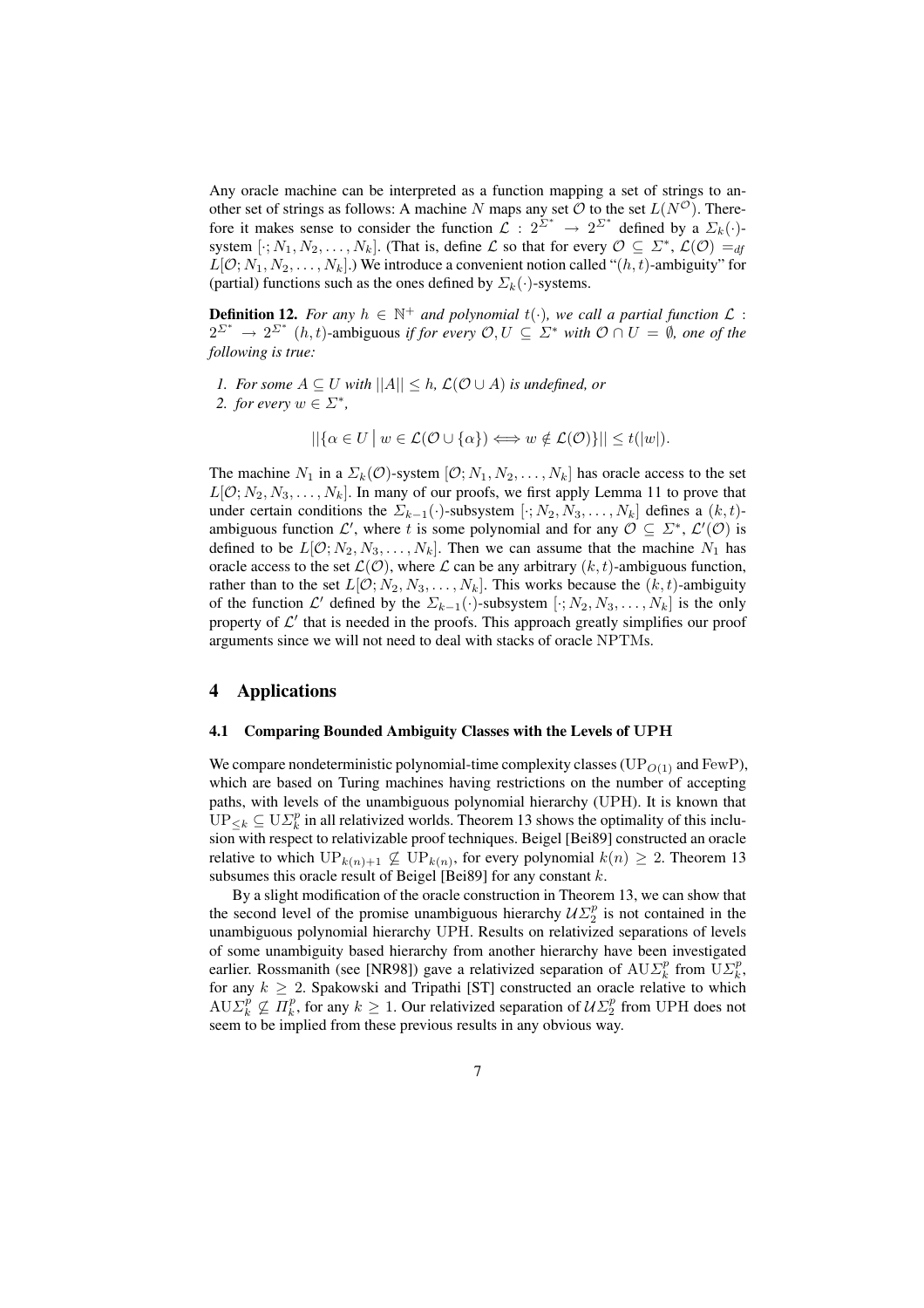**Theorem 13.**  $(\forall k \geq 1)(\exists \mathcal{A})[\text{UP}_{\leq k+1}^{\mathcal{A}} \not\subseteq \text{U}\Sigma_k^{p,\mathcal{A}}].$ 

A straightforward adaptation of the proof technique in Theorem 13 allows to separate the second level,  $\mathcal{U}\Sigma_2^p$ , of the promise unambiguous polynomial hierarchy from the unambiguous polynomial hierarchy, UPH, in some relativized world. We obtain this relativized separation via Theorem 14, where a subclass, namely  $FewP^{\mathcal{A}}$ , of  $\mathcal{UL}_2^{p,\mathcal{A}}$  is separated from  $UPH^{\mathcal{A}}$ .

Theorem 14.  $(\exists \mathcal{A})$  $\text{[FewP}^{\mathcal{A}} \nsubseteq \text{UPH}^{\mathcal{A}}$ *.*

**Corollary 15.** *There is a relativized world where*  $\mathcal{U}\Sigma_2^p$  *is not contained in* UPH.

Cai, Hemachandra, and Vyskoč [CHV93] proved that smart 2-Turing access to Promise-UP cannot be subsumed by  $\overline{coNP^{UP}} \cup NP^{UP}$  in some relativized world. As a consequence, they showed that there is a relativized world where smart bounded adaptive reductions to Promise-UP and smart nonadaptive reductions to Promise-UP are nonequivalent, a characteristic that stands in contrast with the cases of UP and NP. (Both UP and NP are known to have equivalence between bounded adaptive reductions and nonadaptive reductions in all relativized worlds (see [CHV93,Wag90].) We generalize their result in Theorem 16, where we prove that smart  $k$ -Turing access to Promise-UP cannot be relativizably contained in  $\text{coNP}^{\text{U}\Sigma^{p,A}_{k-1}} \cup \text{NP}^{\text{U}\Sigma^{p,A}_{k-1}}$ , for any  $k \geq 2$ .

Theorem 16.  $(\forall k \geq 2)(\exists \mathcal{A})$ h  $R_{s,k\text{-}T}^p(\text{Promise-UP}^{\mathcal{A}}) \nsubseteq \text{coNP}^{\text{U}\Sigma_{k-1}^{p,\mathcal{A}}} \cup \text{NP}^{\text{U}\Sigma_{k-1}^{p,\mathcal{A}}}$ i *.*

### 4.2 Simulating Nonadaptive Access by Adaptive Access (Non-promise Case)

It is known that adaptive Turing access to NP is exponentially more powerful compared to nonadaptive Turing access to NP. That is,  $R^{\hat{p}}_{(2^k-1)-tt}(\text{NP}) \subseteq R^p_{k-T}(\text{NP})$  [Bei91] and this inclusion relativizes. However, for the case of unambiguous nondeterministic computation such a relationship between nonadaptive access and adaptive access is not known. Cai, Hemachandra, and Vyskoč [CHV92] showed that even proving the superiority of adaptive Turing access over nonadaptive Turing access with one single query more might be nontrivial for unambiguous nondeterministic computation:

Theorem 17 ([CHV92]). *For any total, polynomial-time computable and polynomially bounded function* k(·)*, there exists an oracle* A *such that*

$$
R_{(k(n)+1)-tt}^p(\mathrm{UP}^{\mathcal{A}}) \nsubseteq R_{k(n)-T}^{p,\mathcal{A}}(\mathrm{UP}^{\mathcal{A}}).
$$

In the next theorem, we generalize this result to the higher levels of the unambiguous polynomial hierarchy UPH.

Theorem 18. *For any total, polynomial-time computable and polynomially bounded*  $f$ unction  $k(\cdot)$ , and  $h \in \mathbb{N}^+$ , there exists an oracle  $\mathcal A$  such that

$$
\mathcal{R}_{(k(n)+1)\text{-}dtt}^p(\mathbf{U}\mathbf{P}_{\leq h}^{\mathcal{A}}) \nsubseteq \mathcal{R}_{k(n)\text{-}T}^{p,\mathcal{A}}(\mathbf{U}\mathcal{Z}_h^{p,\mathcal{A}}),
$$

and hence  $R^p_{(k(n)+1)-dtt}(\mathrm{U}\Sigma^{p,\mathcal{A}}_h) \nsubseteq R^{p,\mathcal{A}}_{k(n)-T}(\mathrm{U}\Sigma^{p,\mathcal{A}}_h).$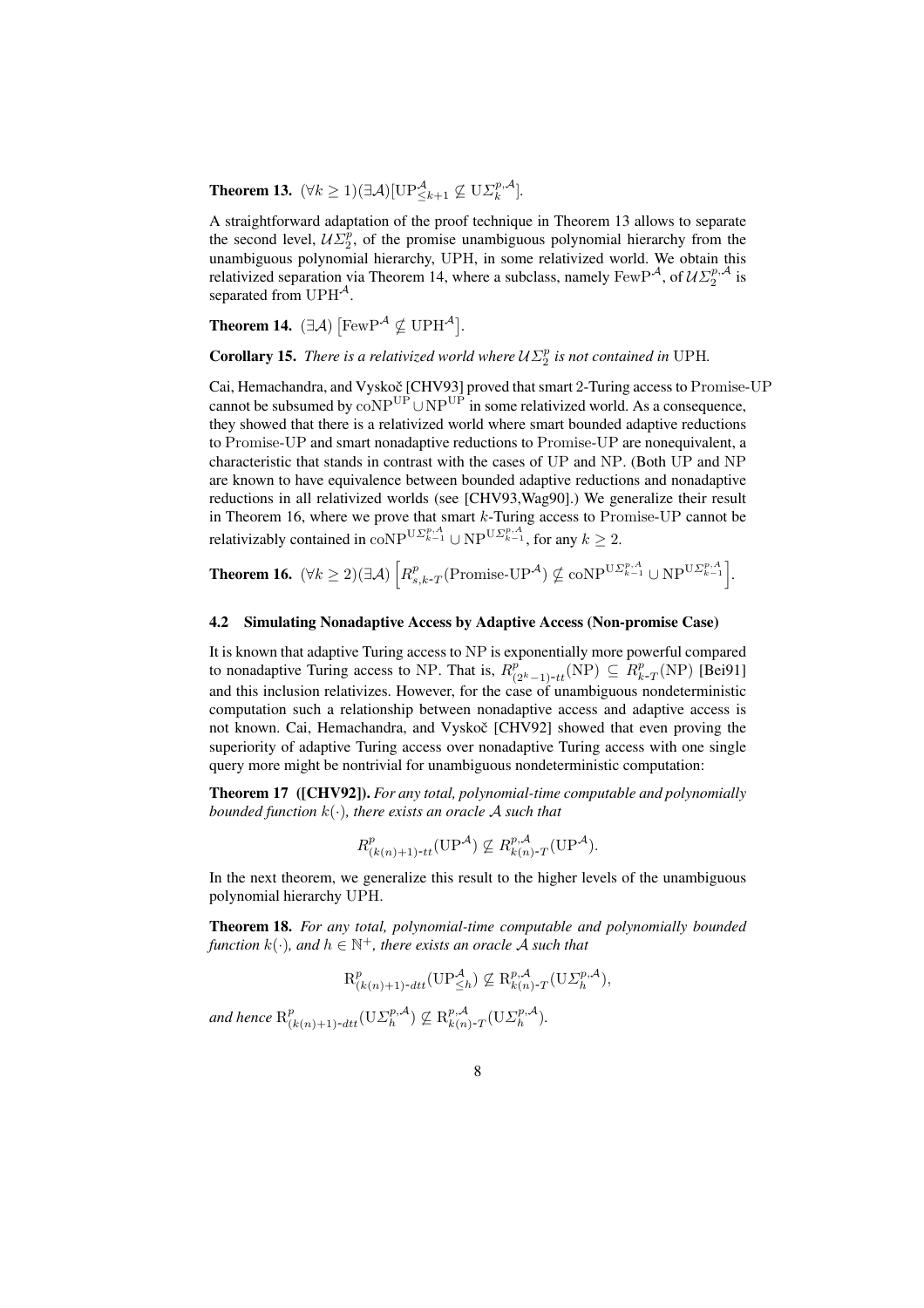#### 4.3 Simulating Nonadaptive Access by Adaptive Access (Promise Case)

Cai, Hemachandra, and Vyskoč [CHV93] proved the following partial improvement of their Theorem 17.

Theorem 19 ([CHV93]). *For any constant* k*, there exists an oracle* A *such that*

$$
R^{p}_{(k+1)-tt}(\text{UP}^{\mathcal{A}}) \nsubseteq R^{p,\mathcal{A}}_{s,k-T}(\text{Promise-UP}^{\mathcal{A}}).
$$

Note that we have replaced "UP" by "Promise-UP" on the righthand side of the noninclusion relation of Theorem 17. This is a significant improvement for the following reason. The computational powers of  $R_b^p(\text{UP})$  and  $R_{s,b}^p(\text{Promise-UP})$  (the bounded Turing closure of UP and the bounded smart Turing closure of Promise-UP, respectively) are known to be remarkably different in certain relativized worlds. While it is easy to show that  $\text{UP}_{\leq k}$  is robustly (i.e., for every oracle) contained in  $\text{P}_{s,k-T}^{\text{Promise-UP}}$ for any  $k \geq 1$ , we have shown in Theorem 13 that for no  $k \geq 2$ ,  $UP_{\leq k}$  is robustly contained in  $P^{UP}$ . Therefore, it is not immediately clear whether this improvement is impossible, i.e. whether  $R_{(k+1)-tt}^p(\text{UP}) \subseteq R_{s,k-T}^p(\text{Promise-UP})$  holds relative to all oracles.

However, Cai, Hemachandra, and Vyskoč [CHV93] could achieve this improvement only by paying a heavy price. In their own words:

In our earlier version dealing with  $UP<sup>A</sup>$ , the constant k can be replaced by any arbitrary polynomial-time computable function  $f(n)$  with polynomially bounded value. It remains open whether the claim of the current strong version of Theorem 3.1 can be similarly generalized to non-constant access.

We resolve this open question. We show that Theorem 19 holds with constant  $k$  replaced by any total, polynomial-time computable and polynomially bounded function  $k(\cdot)$ . This result is subsumed as the special case  $h = 1$  of our main result, Theorem 20, of this subsection.

Theorem 20. *For any total, polynomial-time computable and polynomially bounded function*  $k(\cdot)$ , and  $h \in \mathbb{N}^+$ , there exists an oracle A such that

$$
\mathcal{R}_{(k(n)+1)\text{-}dtt}^p(\mathbf{UP}^{\mathcal{A}}_{\leq h}) \nsubseteq \mathcal{R}_{s,k(n)\text{-}T}^{p,\mathcal{A}}(\text{Promise-}\mathbf{UP}^{\mathbf{U}\Sigma^{p,\mathcal{A}}_{h-1}}),
$$

and hence  $R^p_{(k(n)+1)$ -dtt<sup>(USp,A</sup>)  $\nsubseteq R^{p,\mathcal{A}}_{s,k(n)$ -T(Promise-UP<sup>US<sub>*h*-1</sup>)</sub>.</sup>

Theorem 20 is furthermore a generalization of Theorem 19 to higher levels of the unambiguous polynomial hierarchy.

#### 4.4 Simulating Adaptive Access by Nonadaptive Access

Sections 4.2 and 4.3 studied the limitations of simulating nonadaptive queries to  $\mathrm{UP}_{\leq h}$ by adaptive queries to  $U \Sigma_h^p$  in relativized settings. This section complements these investigations. In particular, Theorem 21 of this section shows that in a certain relativized world, it is impossible to simulate adaptive k-Turing access to  $UP_{\leq h}$  by nonadaptive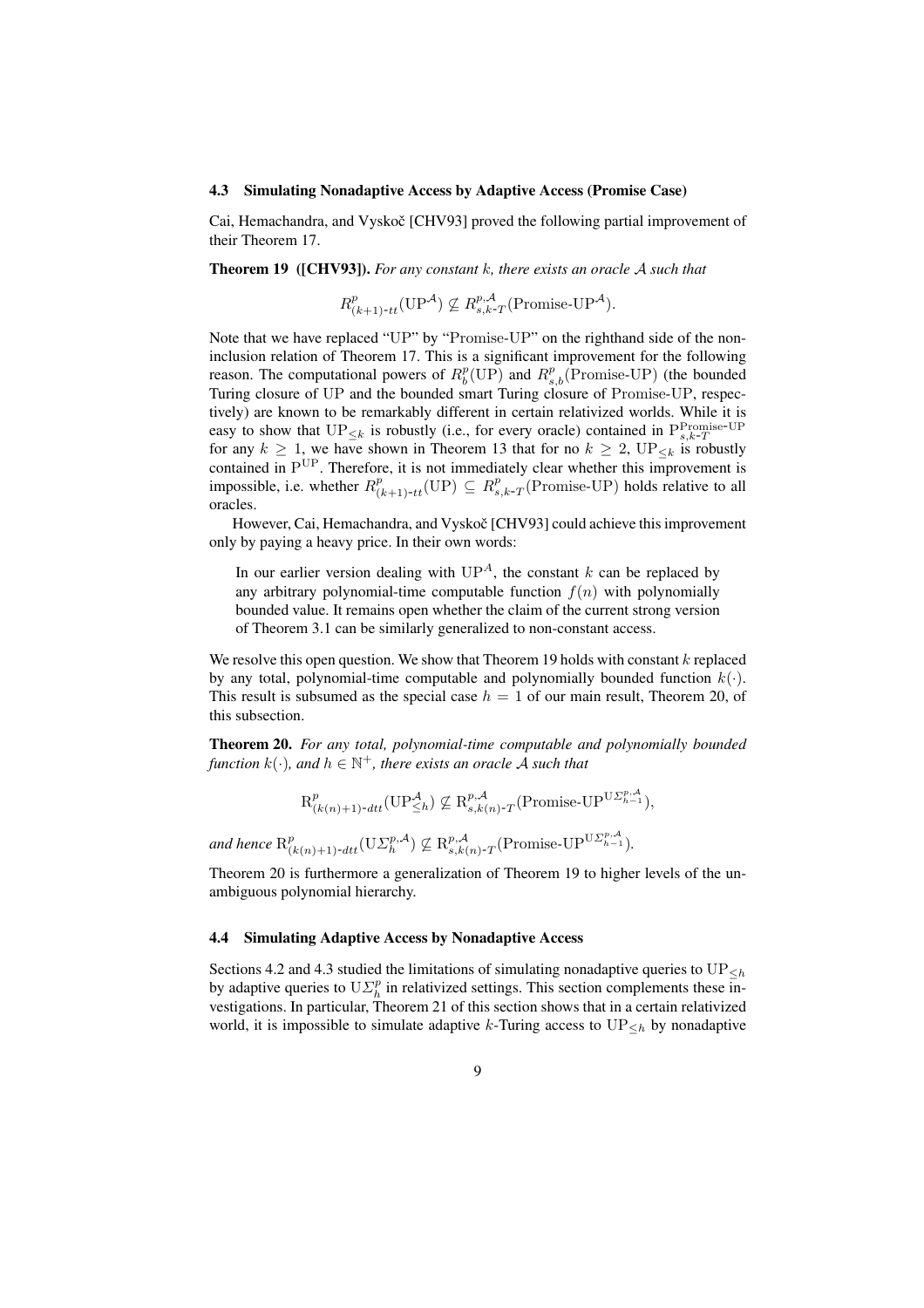$(2<sup>k</sup> - 2)$ -tt access to  $U\mathcal{Z}_{h}^{p}$ . This also implies optimality of robustly (i.e., for every oracle) simulating adaptive k-Turing accesses by nonadaptive  $(2<sup>k</sup> - 1)$ -tt accesses to classes such as  $\overline{UP}_{\leq h}$  and  $U\overline{\Sigma_h^p}$ , since for any class C, we can trivially, via brute-force method, simulate adaptive k-Turing reduction to the class by nonadaptive  $(2<sup>k</sup> - 1)$ -tt reduction to the same class.

Theorem 21 generalizes a result of Cai, Hemachandra, and Vyskoč [CHV93] from the case of  $h = 1$  to the case of arbitrary constant  $h \geq 1$ .

**Theorem 21.** For any constants  $k, h \in \mathbb{N}^+$ , there exists an oracle A such that

 $R_{k}^p(T(\text{UP}_{\leq h}^{\mathcal{A}}) \nsubseteq R_{(2^k-2)-tt}^{p,\mathcal{A}}(\text{NP}^{\text{U}\Sigma_{h-1}^{p,\mathcal{A}}}),$ 

and hence  $R_{k-T}^p(\text{UP}_{\leq h}^{\mathcal{A}}) \nsubseteq R_{(2^k-2)-tt}^{p,\mathcal{A}}(\text{U}\Sigma_h^{p,\mathcal{A}})$ .

### 4.5 Fault-tolerant Access

Ko [Ko87] introduced the notion of *one-sided helping* by a set A in the computation of a set B. A set A is said to provide *one-sided help* to a set B if there is a deterministic oracle Turing machine M computing B and a polynomial  $p(\cdot)$  such that (a) on any input  $x \in B$ ,  $M^{A}(x)$  accepts in time  $p(|x|)$ , and (b) for all inputs y and for all oracles C,  $M^C(y)$  accepts (though perhaps  $M^C(y)$  may take a longer time than  $p(|y|)$ ) if and only if  $y \in B$ . Since the machine M, accepting the set B, is capable of answering correctly on faulty oracles, i.e. oracles  $C$  different from the oracle  $A$  that provides one-sided help to  $B$ , the oracle access mechanism is termed fault-tolerant (see [CHV93]). Ko [Ko87] defined  $P_{1-help}(A)$  to be the class of all sets B that can be one-sided helped by A.

We generalize and improve the relativized separation of  $P_{1-\text{help}}(UP)$  from UP by Cai, Hemachandra, and Vyskoč [CHV93] in Theorem 22.

**Theorem 22.** For all  $h \geq 1$ , there exists an oracle A such that

 $P_{1\text{-help}}(\text{UP}_{\leq h}^{\mathcal{A}}) \nsubseteq R_{s,b}^{p,\mathcal{A}}(\text{Promise-UP}^{\text{U}\Sigma_{h-1}^{p,\mathcal{A}}}).$ 

### 5 Robust Unambiguity

So far we looked at several applications of Lemma 11 in constructing relativized worlds involving arbitrary levels of the unambiguous polynomial hierarchy. Lemma 11, in essence, shows the computational limitations of a  $\Sigma_k(A)$ -system under certain weak restrictions. What if we impose a more stringent restriction on a  $\Sigma_k(A)$ -system? This question is relevant to our next investigation.

We study the power of robustly unambiguous  $\Sigma_k(A)$ -system in Theorem 23. (Recall from Section 2, a  $\Sigma_k(A)$ -system  $[A; N_1, N_2, \ldots, N_k]$  is robustly unambiguous if for every oracle B,  $[A \oplus B; N_1, N_2, \ldots, N_k]$  is unambiguous.) Theorem 23 illustrates the following fact: A robustly unambiguous  $\Sigma_k(A)$ -system is so weak that given any oracle set  $B$  and input  $x$ , the hierarchical nondeterministic polynomial-time oracle access to B in  $[A \oplus B; N_1, N_2, \ldots, N_k](x)$  can be stripped down and turned into a deterministic polynomial-time oracle access (to  $B$ ) without changing the acceptance behavior of the  $\Sigma_k(A \oplus B)$ -system on input x. As a corollary, we obtain a generic collapse of  $U\Sigma_k^p$  to P, for each  $k \ge 1$ , assuming  $P = NP$ .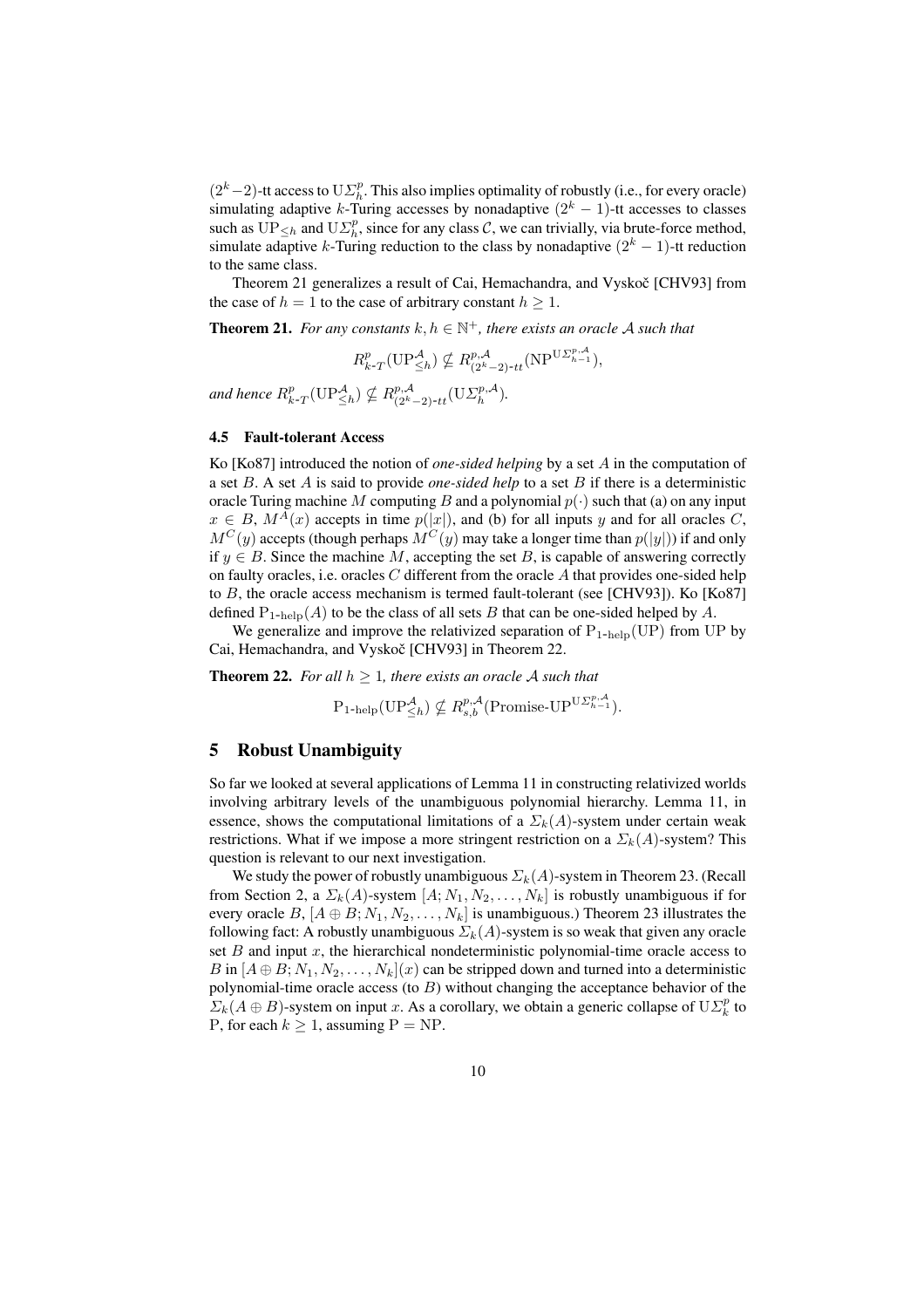**Theorem 23.** For all  $A \subseteq \Sigma^*$  and  $k \geq 1$ , if the  $\Sigma_k(A)$ -system  $[A; N_1, N_2, \ldots, N_k]$  is *robustly unambiguous, then for every*  $B \subseteq \Sigma^*$ ,

$$
L[A \oplus B; N_1, N_2, \dots, N_k] \in P^{\Sigma_k^{p,A} \oplus B}.
$$

**Corollary 24.** *If*  $P = NP$ *, then relative to a (Cohen) generic G,*  $P = U \Sigma_k^p$  *for all*  $k > 1$ .

The last corollary generalizes a result of Blum and Impagliazzo: If  $P = NP$ , then relative to a (Cohen) generic  $G, P^G = UP^G$  [BI87]. Fortnow and Yamakami [FY96] demonstrated that similar collapses relative to any (Cohen) generic G do not occur at higher levels of the polynomial hierarchy. They proved that for each  $k \geq 2$ , there exists a tally set in  $\mathbf{UP}^{\Sigma_{k-1}^{p,G}} \cap \Pi_k^{p,G}$  but not in  $\mathbf{P}^{\Sigma_{k-1}^{p,G},G}$ . Thus Corollary 24 contrasts with this generic separation by Fortnow and Yamakami.

Acknowledgment We thank Lane Hemaspaandra and Jörg Rothe for their constant encouragement and support.

### References

- [ACRW04] S. Aida, M. Crâsmaru, K. Regan, and O. Watanabe. Games with uniqueness properties. *Theory of Computing Systems*, 37(1):29–47, 2004.
- [AK02] V. Arvind and P. Kurur. Graph isomorphism is in SPP. In *Proceedings of the 43rd IEEE Symposium on Foundations of Computer Science*, pages 743–750, Los Alamitos, November 2002. IEEE Computer Society.
- [BC93] D. Bovet and P. Crescenzi. *Introduction to the Theory of Complexity*. Prentice Hall, 1993.
- [Bei89] R. Beigel. On the relativized power of additional accepting paths. In *Proceedings of the 4th Structure in Complexity Theory Conference*, pages 216–224. IEEE Computer Society Press, June 1989.
- [Bei91] R. Beigel. Bounded queries to SAT and the boolean hierarchy. *Theoretical Computer Science*, 84(2):199–223, 1991.
- [Bei93] R. Beigel. The polynomial method in circuit complexity. In *Proceedings of the 8th Structure in Complexity Theory Conference*, pages 82–95, San Diego, CA, USA, May 1993. IEEE Computer Society Press.
- [BGS75] T. Baker, J. Gill, and R. Solovay. Relativizations of the P=?NP question. *SIAM Journal on Computing*, 4(4):431–442, 1975.
- [BI87] M. Blum and R. Impagliazzo. Generic oracles and oracle classes. In *Proceedings of the 28th IEEE Symposium on Foundations of Computer Science*, pages 118–126, October 1987.
- [BS79] T. Baker and A. Selman. A second step toward the polynomial hierarchy. *Theoretical Computer Science*, 8:177–187, 1979.
- [BU98] C. Berg and S. Ulfberg. A lower bound for perceptrons and an oracle separation of the PPPH hierarchy. *Journal of Computer and System Sciences*, 56(3):263–271, 1998.
- [CGRS04] M. Crâsmaru, C. Glaßer, K. Regan, and S. Sengupta. A protocol for serializing unique strategies. In *Proceedings of the 29th International Symposium on Mathematical Foundations of Computer Science*. Springer-Verlag *Lecture Notes in Computer Science #3153*, August 2004.